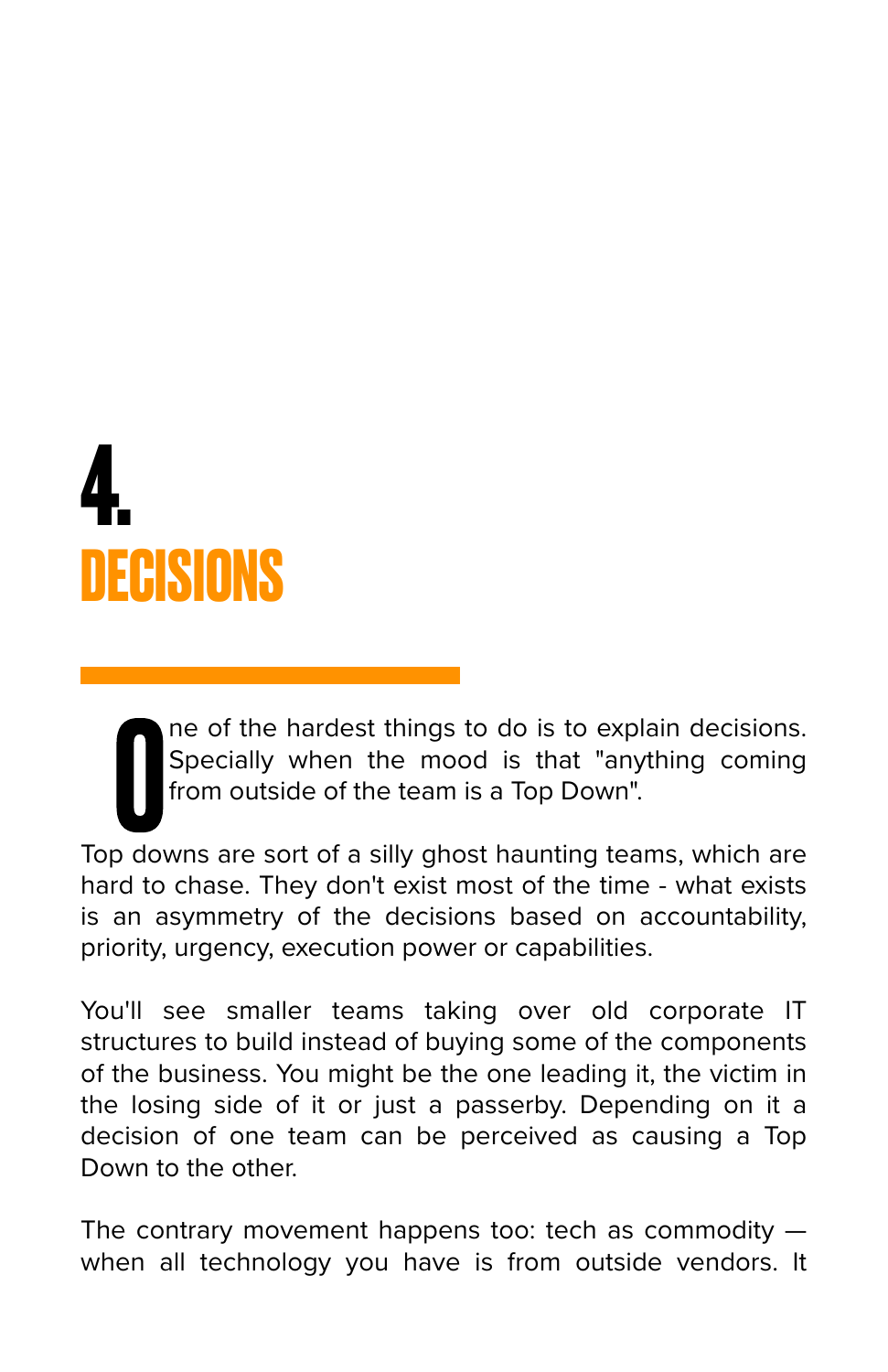comes as "We have the brains, they execute" or "you guys spent 2 years trying to reinvent the wheel and we're making an Executive decision of buying Big O software". Same energy and awareness issue. Where transparency failed ? Where all nice agile presentations were gone ?

In both cases proper planning, objectives and how to measure success is left in second or third place in lieu of knee-jerk reactions. We will see that below, after [The Plan](https://github.com/gleicon/ebook_cto_field_guide/blob/main/index.md#the-plan).

The importance of knowing what your team does as we discussed in the last chapter, what your company do and having the courage to express your point of view is that you will be closer to the birth of these decisions.

They are not made in the cafeteria or in all hands gathering. But having your leader genuinely part of such decisions make it easy for a team to deal with them. No one feels comfortable with a leader that is a victim all the time.

Top down decisions are result of storming out frustration and discussions, which if you can't negotiate your way, there is a potential of alienate your tech team.

In all cases the side effect is people leaving because if the higher ups don't care, why should they ? (remember they are not afraid of losing their job or not finding a new one). So being close and managing them - better yet avoiding the point where they are made - is good for your team.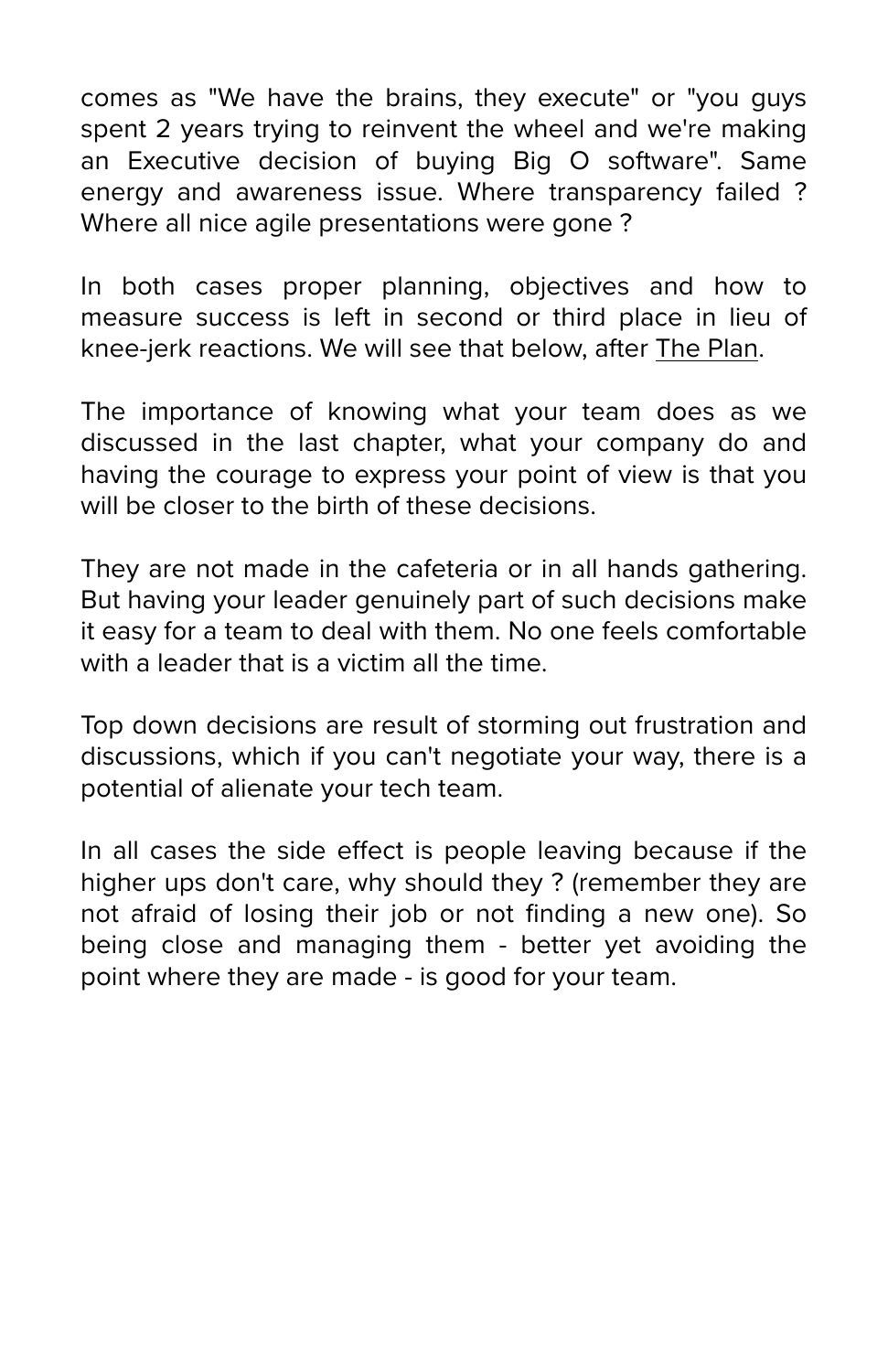

## **"ADJUSTING" THE CULTURE**

All that said, while I was writing this post's drafts I stumbled in some news that caught my attention in companies with strong engineering culture and that I see as an adjustment of culture in face of results they were getting.

On real big companies this is as hard to see from outside as finding planets around distant stars. We rely on leaks, investors reports, outages and mass firings to get the data. Ah, and by "adjustment of culture" I mean top-downs.

Facebook motto was "**Move fast and break things**", a motivational piece to own mistakes and quickly move forward. At the [2014 F8 event,](http://mashable.com/2014/04/30/facebooks-new-mantra-move-fast-with-stability/) they changed it to "**Move Fast with Stable Infra**". The reasons behind it may not be different from other companies: investors, regulations, predictability, MTTR, SLAs and better customer experience.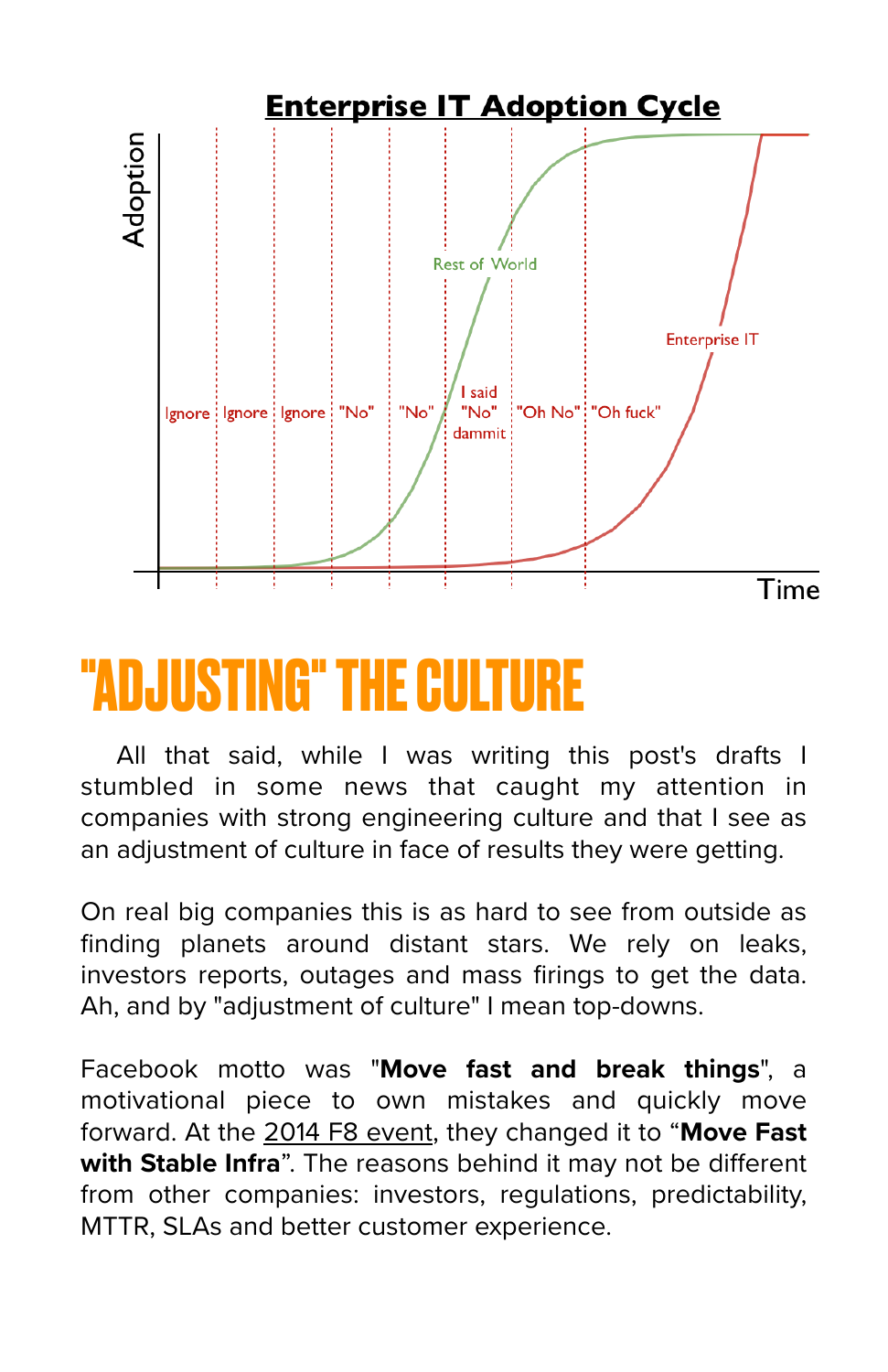[Yahoo published](http://spectrum.ieee.org/view-from-the-valley/computing/software/yahoos-engineers-move-to-coding-without-a-net) an analysis that by cutting out QA steps led to better quality, shorter delivery times and other goodies. It does not mean that they are throwing code to production without ensuring that automation visibility is in place. It means the accountability shifted from a QA team to the engineers, using a continuous delivery system, when the code goes live if anything breaks it must to be fixed within the proper SLA. No more CYA by complaining about QA.

A couple of years ago a former Amazon engineer published the "Jeff [Bezos Mandate](https://plus.google.com/+RipRowan/posts/eVeouesvaVX)". It is a commentary about Amazon being a platform and a list of things mandated and enforced at the engineering level to ensure this platform was to be:

1. *All teams will henceforth expose their data and functionality through service interfaces.*

2. *Teams must communicate with each other through these interfaces.*

3. *There will be no other form of interprocess communication allowed: no direct linking, no direct reads of another team's data store, no shared-memory model, no back-doors whatsoever. The only communication allowed is via service interface calls over the network.*

4. *It doesn't matter what technology they use. HTTP, CORBA, Pubsub, custom protocols — doesn't matter. Bezos doesn't care.*

5. *All service interfaces, without exception, must be designed from the ground up to be externalizable. That is to say, the team must plan and design to be able to expose the interface to developers in the outside world. No exceptions.*

6. *Anyone who doesn't do this will be fired.*

It doesn't seems important, but number 3 alone would warrant weeks of meetings at some companies and a round of beer on others.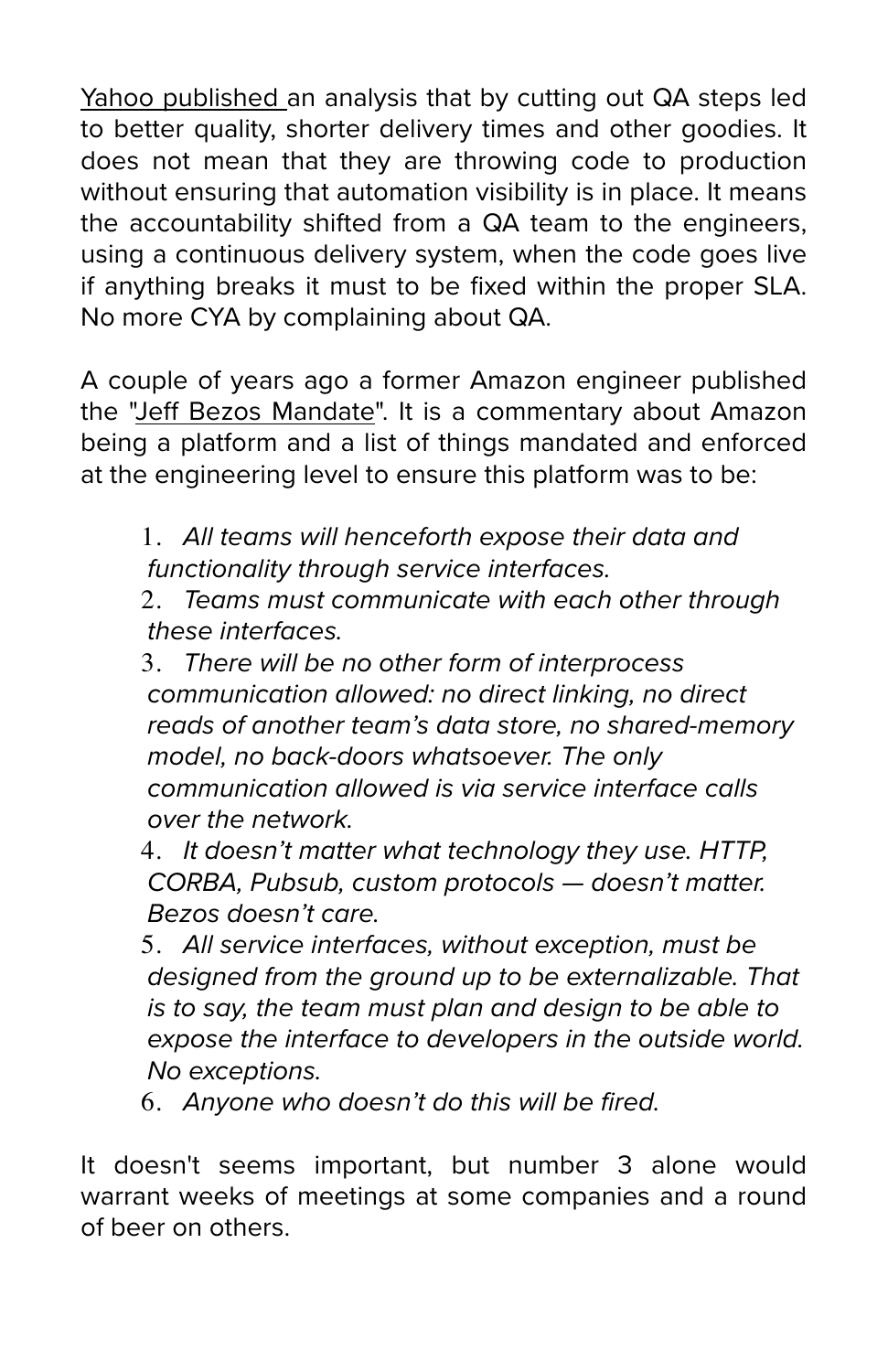And by the rest of the post looks like Amazon enforcement was a bit more stronger than a weekly passive/aggressive reminder.

What we have there:

• Going from crazy to crazy with stability is required, find your synchronism and don't bother the business because you wanted to push linux as your main network router and it failed.

• Cutting out the test pipeline and telling engineers to own their quality, not because QA is bad but because cutting out who to blame forces empowerment. Saying you haven't delivered because you didn't have a free QA or DBA is not acceptable.

• Jerry-rigging your stuff on any place is enforced with a ban from the paradise. This basically cuts any kind of slack you give to people that can't design and run their code alone but can't make the time to work in a team context. Business don't know it until they know the side effects.

Look at the companies I'm talking about: Facebook, Yahoo and Amazon. These adjustments on culture and behaviour means that a set of practices and culture paid off in a way that the traditional processes surrounding IT didn't.

These processes mean less to leadership and execs than it does on other kind of companies. The team owns what is in production respecting a certain set of rules or a limited freedom. Ownership, accountability and other nice words are used to describe this effect.

But before moving to processes, I want to talk about another euphemism for top downs: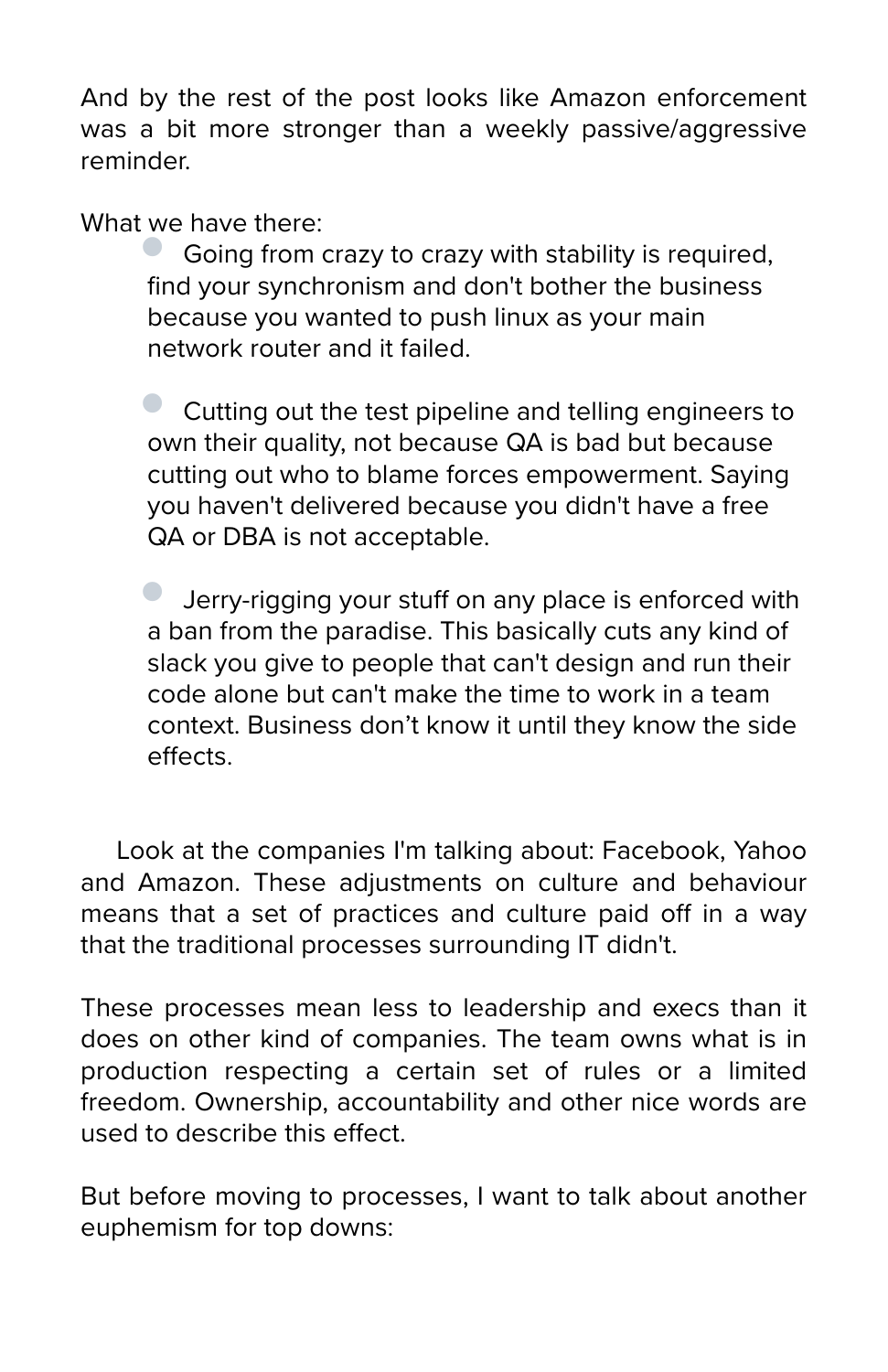## **DISAGREE AND COMMIT**

Disagree and commit means more than what is discussed on modern self-managed teams or management 3.0 material. Company performance awareness is important during growth.

As we saw in the adjustments from Yahoo, Amazon and Facebook that we could track, there might be top downs at the executive level but more often disagreements will happen in local groups.

Ideally discussions would not extend beyond what the culture support. Some people will be more laid back, others more vocal. Once in a while, you will have an argument but usually it settles back.

When tech leadership is missing, there will be long discussions.

It is useful to me to track if no action is taken while the discussion volume increases. If no action is taken, no one moves, it quickly becomes meaningless. It becomes an ego exercise as I mentioned before for bikeshedding.

If no action is taken, if the team is constantly discussing it will impacts delivery.

The company will look for tools to help unlocking that from a high executive perspective: institute devices as the ARB — **Architectural Review Board**.

In an attempt of not telling people what to do or owning up decisions you end up with a tribune to replicate the same discussions in public, like old Rome. The other common device is bringing in outside experts.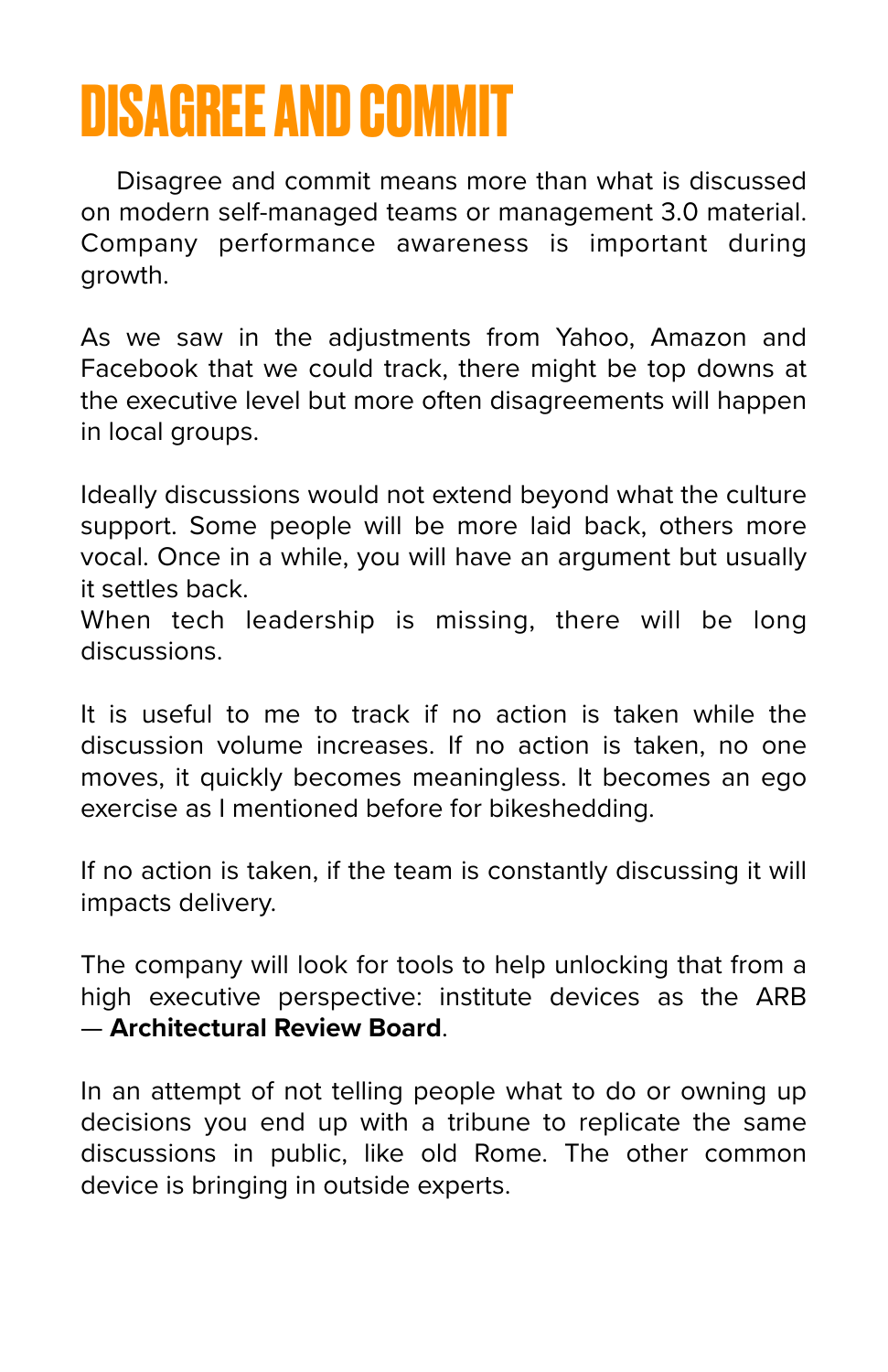

A horse designed by committee

These are the answers of busy executives mixed with the generic "communication problem". There will be no meaningful decisions, at most the most vocal person may get some space but this kind of personality rarely comes with good execution skills. It signal strongly that there is no effective engineering leadership.

It feels different than *"disagree and commit"*, it is a *"sit down and be quiet"*. And far from *buy-in*, the side that "lost" (as they will rightfully perceive the outcome) will just wait to get delighted by the failure or collectively think about leaving to create an impact.

This may cause middle manager leadership to leave, which is a team as hard to build as a good engineering team. Naturally we think that if the not-so-good people leave we will be in a good spot but that's rarely the case alone.

There will be different composition to the horde of unhappy,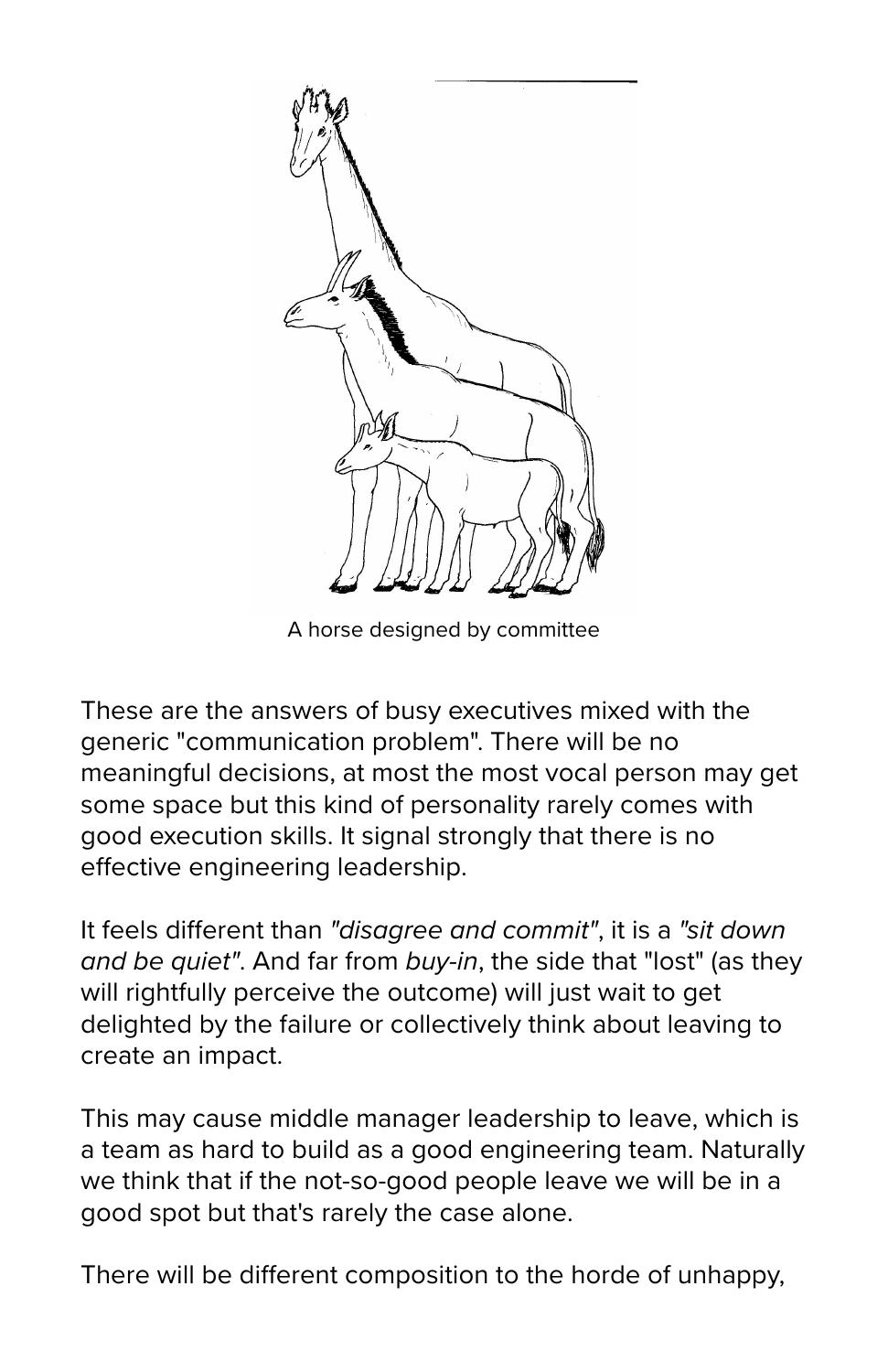and there is a cascading effect coming from the conversation this team have out of band. It is more common that competent people leaves altogether.

## **PROCESSES (OR WHY I LEARNED TO OWN PRODUCTION)**

Another "disagree and commit" point are processes. Traditional companies resort to ITIL a traditional IT methodologies in hope that it helps figure out operations and delivery. When it gets to development, the same formula is applied with Agile methodologies or equivalent factory based ideas.

In both Development and Operations cases teams are assembled around these processes and meetings scheduled to link them to existing processes, converging to a spreadsheet and someone asking why deadlines are not being respected or how can we shrink the budget. Corporate managers versus Technical Managers.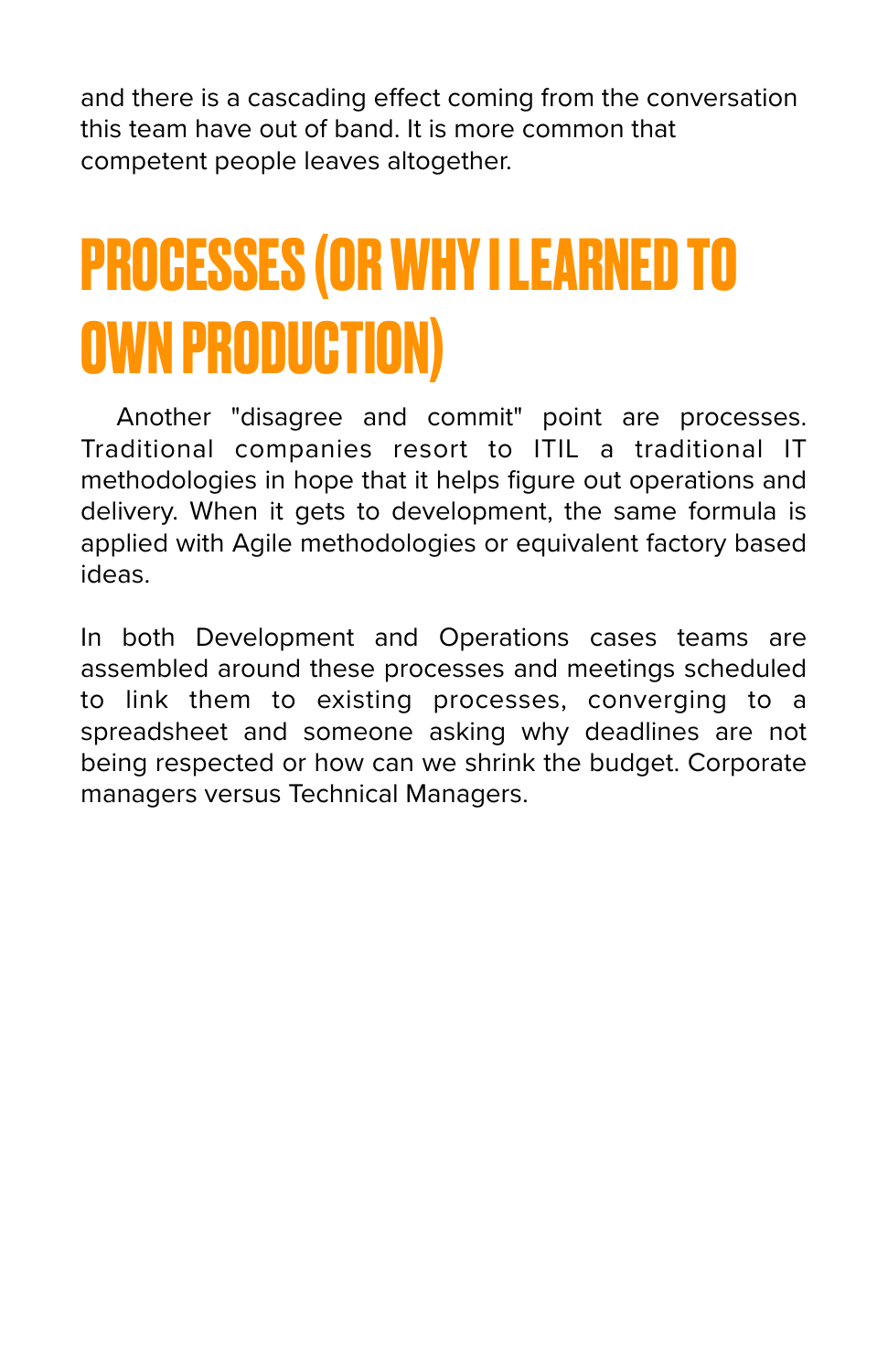

A devops clock

At the same time in the last years DevOps, Facebook's Production Engineering and Google's SRE got in the middle of both teams, sometimes not to substitute them but as cry for help from development teams for more speed and freedom.

Google released a [book on their SRE](https://landing.google.com/sre/book.html) practices, which describes how they deliver service and software in a reliable manner. Companies tries to adopt this bundle of mixed methods to move fast but at the same time protect their business. In the sections below you will see some of these practices selected to help you quickly get on your feet.

I don't think development and operations are not so distinct that they need different people and skillsets. I like to call this set of activities Delivery, which means the whole. Some business verticals and government rules require these activities to be separated (separation of duties) to allow your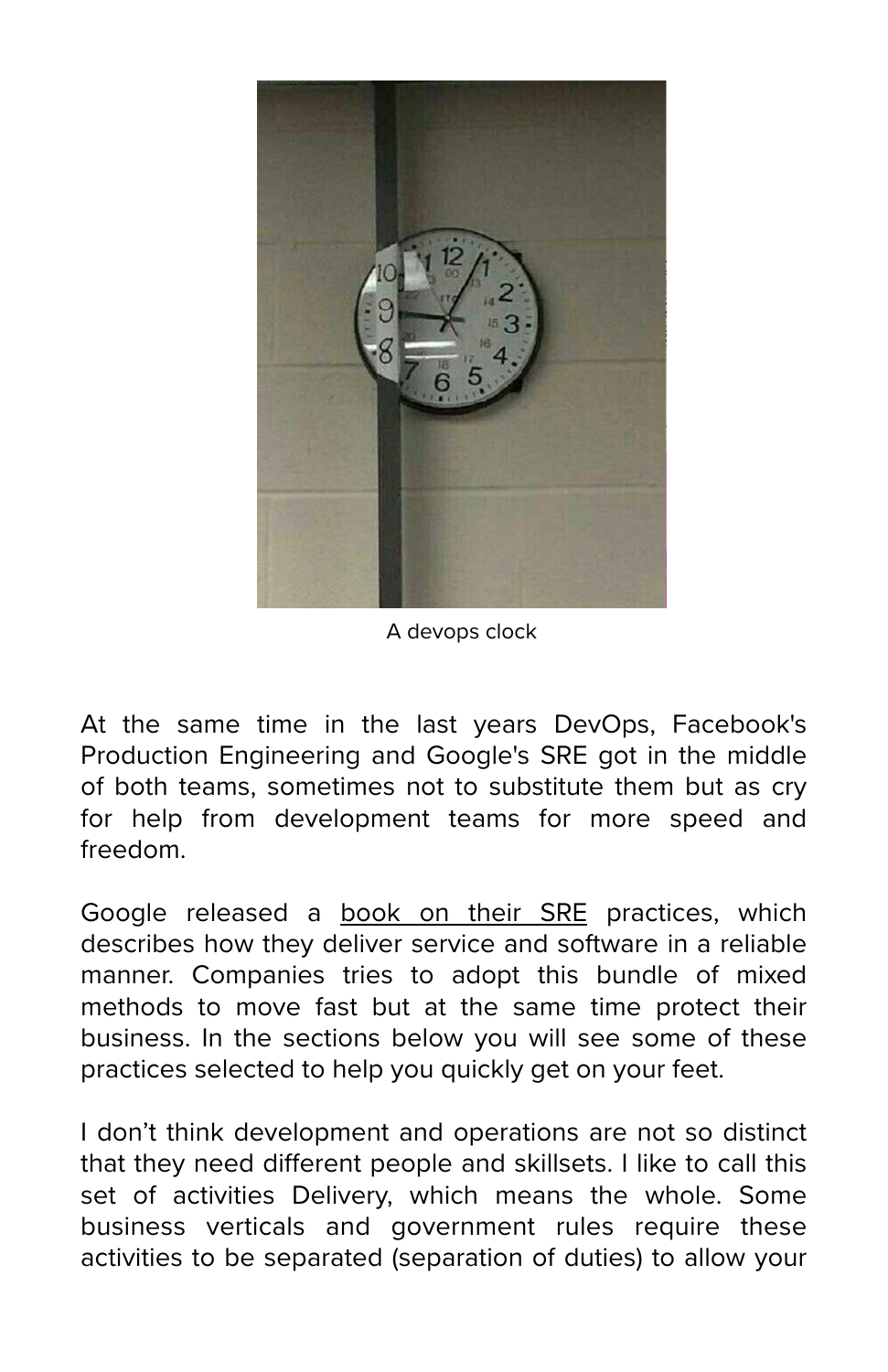company to operate or to buy from you but that's not an absolute role.



The dev team fixed the devops clock

On the other hand, people with limited experience and weak self assessment fails miserably when trusting the same things it takes to build CRUD apps applies to operations and the reverse: when thinking that by knowing Ansible and Python you can build business applications right away.

What most traditional companies have not explored is taking out these processes-based roles, and probably people that fill these roles, out of the production pipeline. This is what companies like Facebook and Yahoo are saying they are doing when they say they shortened the path for production. In shorter words — distribute ownership. That is usually named *"You build, you run"*.

The regular production pipeline of creating software comes from the company/market/sales needs and ideas. It goes through a hopefully incremental development and deployment cycle and lives in an environment that is taken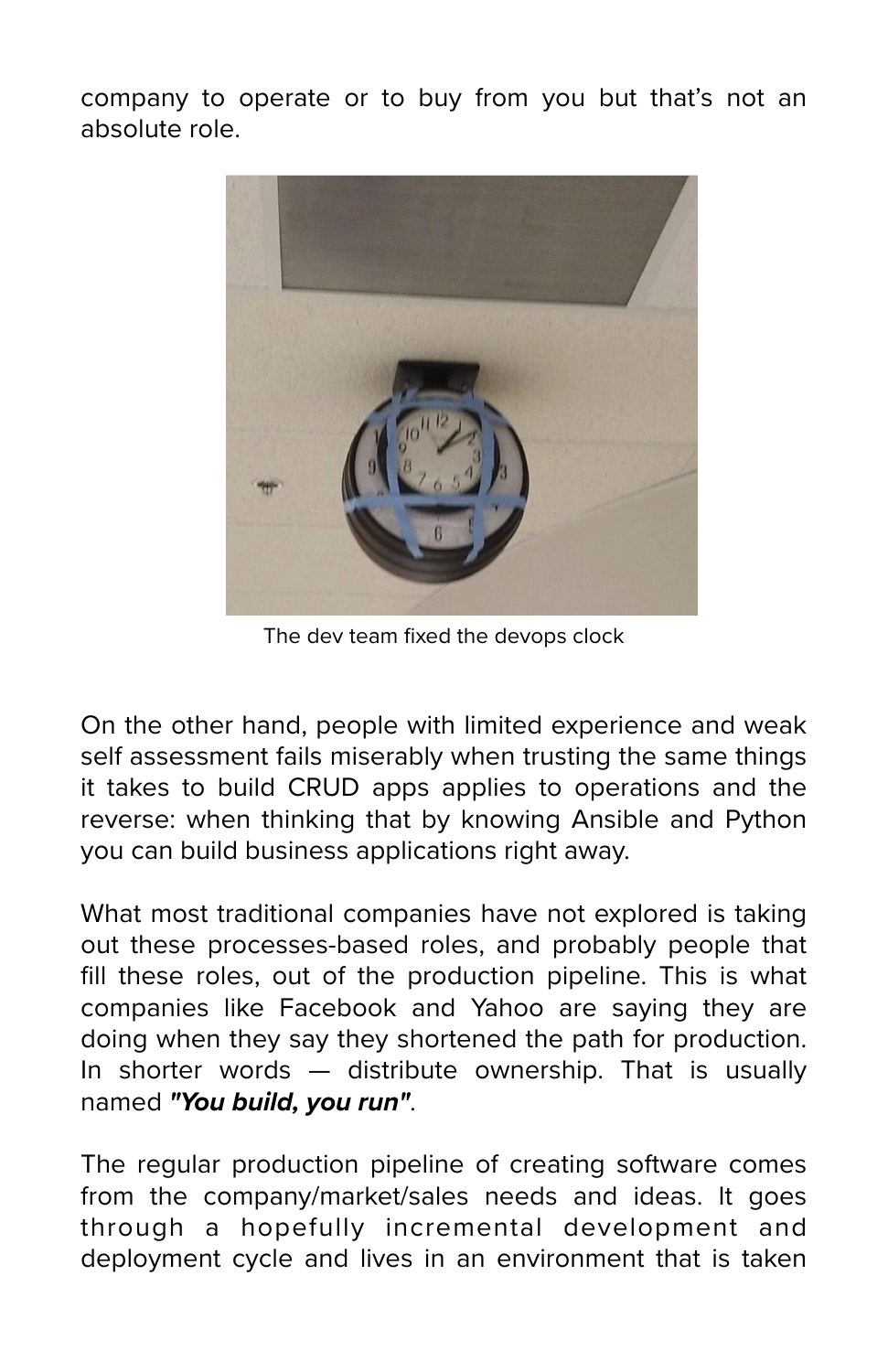care of.

Customers use the new product, ask for new features, complain when it is offline or broken, the company lives through its pain, people exchange email blaming each other because things are not perfect and life goes on asking permission on processes that should ensure quality and stability.

In the book "[High Output Management"](https://www.amazon.com/High-Output-Management-Andrew-Grove/dp/0679762884/ref=sr_1_1?ie=UTF8&qid=1522418806&sr=8-1&keywords=high+output+management), Andy Groove (Former CEO of Intel) uses a breakfast factory to illustrate production line among other things. One of the key metrics to plan a proper production line is the time on the task that takes more time. It is an interesting book to explore as it embodies most of how we work today.

Many scenarios are explored and it is possible to grasp the idea of waste, delivery time and investment on production. In many cases, tentative improvements to machinery in a single place of the production line come out as waste when put together at the end. I can't recommend this book enough as it is an historical document where you can see the beginnings of many of our industries practices there — for example OKRs.

Your job requires a set of skills and ownership hard to achieve first hand so empathy can be used to understand what is going on when your organization has this division. If your tech org still has functional team it means that for whoever that is accountable in a higher level things are not as green as it appears. Be sure you don't know everything about all the things.